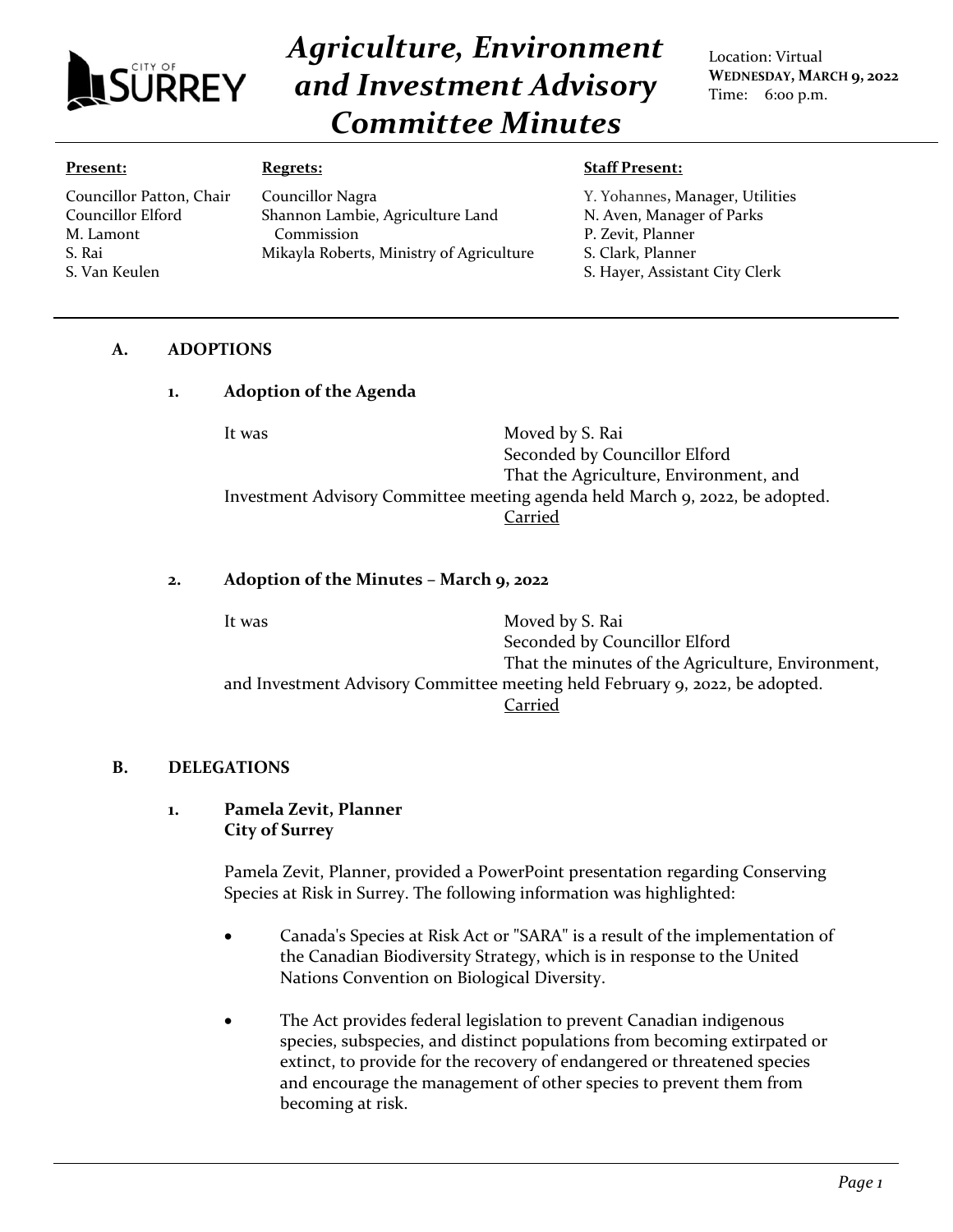- Three Government of Canada departments are responsible for SARA: Fisheries and Oceans Canada, Parks Canada and Environment Canada.
- Only Threatened and Endangered species under SARA receive recovery strategies with critical habitat and eventually action plans. Special concern species only receive management plans.
- A recovery strategy outlines what is scientifically required for the successful recovery of a species at risk. This includes an identification of its critical habitat and what needs should be addressed. Approximately one-half of listed Threatened and Endangered species in Canada currently have final recovery documents in place. Work is underway to complete most recovery documents over the next couple of years.
- Management Plans (also developed by the Province first), have the objective to prevent species from being uplisted. After 20 years, no species have been deemed recovered as there has been a lag in species recovery plans.
- Provinces have responsibility for species at risk through bilateral agreements which delegate responsibility for actions like developing draft recovery plans and draft critical habitat mapping.
- Since 2004 only four species were legally designated as endangered or threatened in BC: sea otter, the American white pelican, burrowing owl and Vancouver Island marmot.
- BC also has a conservation classification system (the Red-Blue lists), administered and updated through the BC Conservation Data Centre, as well as a conservation framework and tools such as Develop With Care which is designed to help guide conservation approaches across the BC landscape. Red-Blue listing does not equate to the protection of a species or its habitat.
- The responsibilities and authority of municipalities in BC are delegated by the Province through the *Local Government Act* and/or the *Community Charter*. Without any enactment of explicit regulation, or stand-alone legislation like a *BC SAR Act*, local governments do not currently have explicit legislated responsibilities for the conservation of species at risk. This creates a grey area for local governments when it comes to land use issues and critical habitat. However, local governments must ensure they do not violate provincial and federal legislation themselves and must consider due diligence for actions and decisions that may facilitate violations by other parties.
- BC is often referred to as the Amazon of the north, competing with Ontario for the greatest number of species at risk in Canada. Of the 622 SARA-listed Schedule 1 species in Canada, BC has 7 extirpated, 108 endangered, 47 threatened, and 76 special concern species.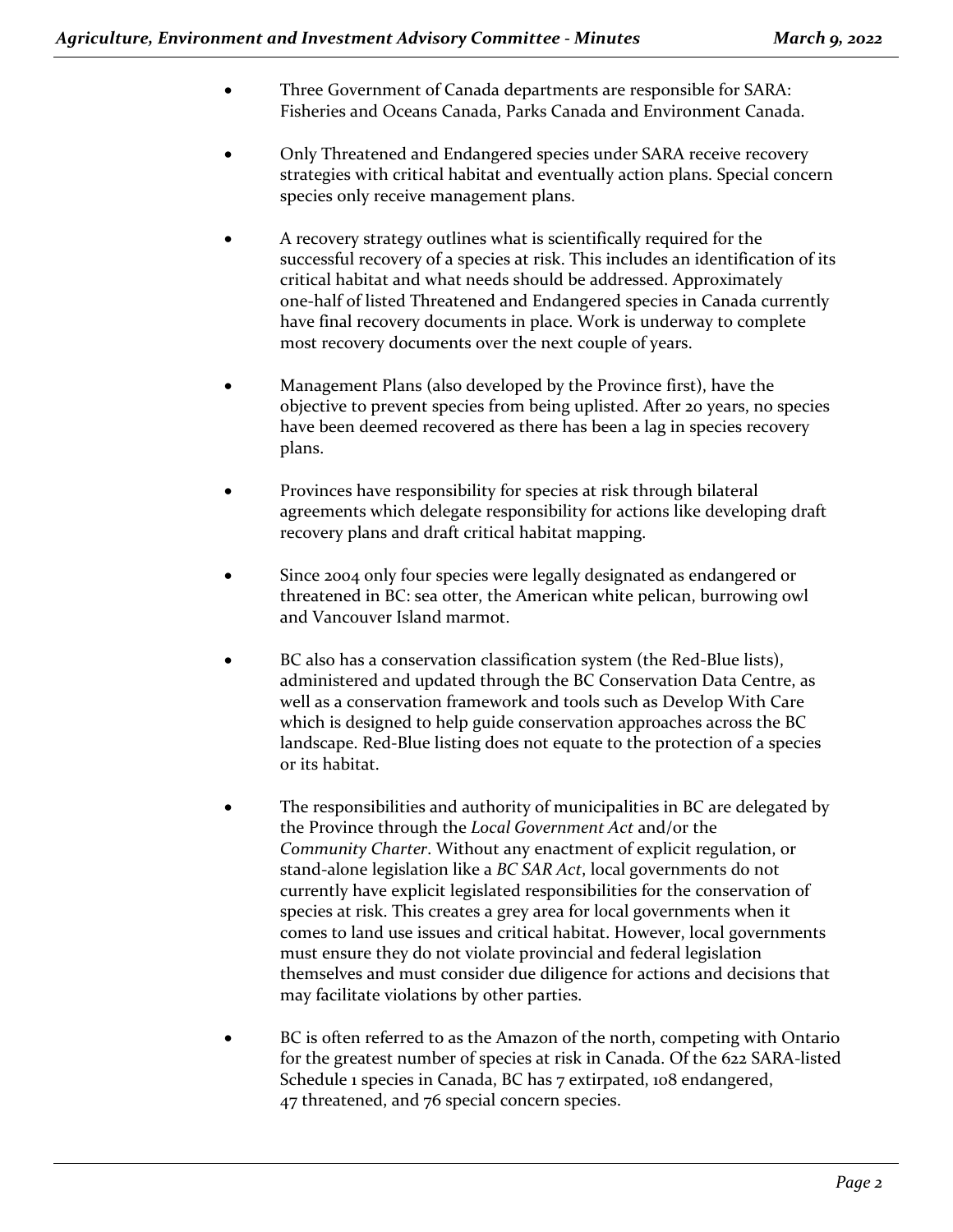- Surrey has guidance for addressing the protection of species at risk and critical habitats on private land (e.g., the City's Sensitive Ecosystem Development Permit Area guidelines), as well as acknowledging mitigation responsibilities internally (e.g., Engineering projects). While the City has had to deal with high-profile development issues due to species at risk protection responsibilities (e.g., Pacific Water Shrew), Surrey does not have any dedicated Standard Operating Procedures or Best Management Processes (BMPs) around species at risk or critical habitat effective protection.
- As further species are listed, and additional recovery strategies, action and management plans are proposed and finalized, Surrey is considering a more comprehensive approach to addressing SARA and critical habitat responsibilities on City lands. Such an approach will reduce potential liability issues and ensure due diligence and public interest responsibilities are met while providing an ongoing opportunity for cross-departmental collaboration and coordination of activities affecting Surrey's natural assets.

In response to questions from the Committee, Ms. Zevit provided the following information:

- Conversations have been had dealing with critical habitat issues, a lot of critical habitats is on private land. Critical habitats are automatically protected on federal lands and at the municipality level, the City is trying to develop BMPs for City Lands. Under the Sensitive Ecosystem Development guidelines, there is a component that addresses species at risk and critical habitat. Developers and their Qualified Environmental Professionals (QEP) are required to ensure that the appropriate skills are being applied to avoid mitigation.
- Effective Protection refers to requirements on private lands or lands that are not federal lands to effectively protect critical habitat under the *SAR Act*. In the history of SARA, there have been three court cases that have triggered responses from the Federal Government around protecting critical habitat.
- On the private lands, the City depends on the developer's QEP to provide the necessary mitigation plans for effective protection.
- The City has held back from issuing Development Permits because effective protection is not being adequately addressed in the mitigation plans provided by the developer's QEP. The City has not established a decision framework for effective protection, more so a site-to-site related issue.
- Madrone Consultants have been retained to provide updated assessments for the South Campbell Heights area.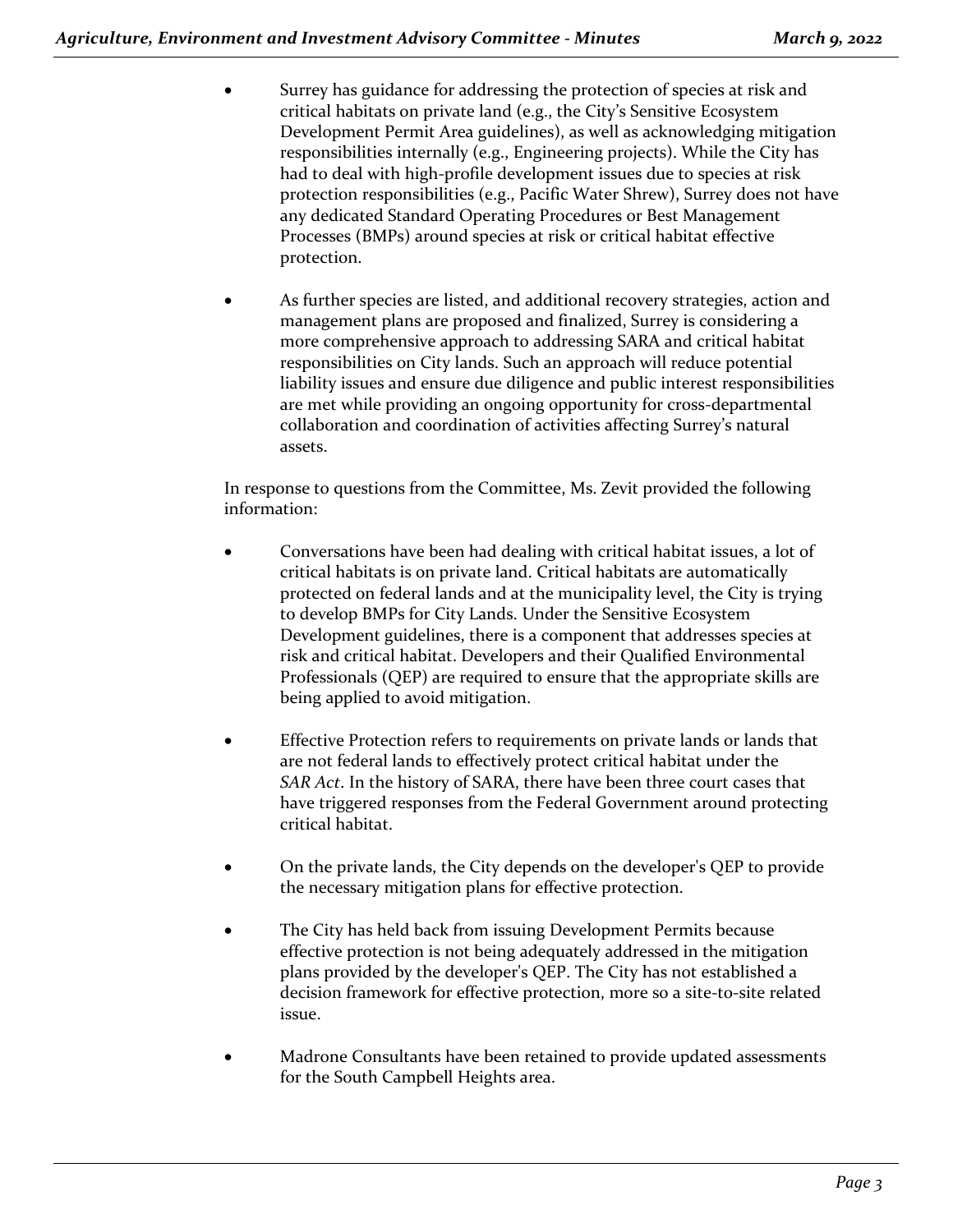# **2. Neal Aven, Manager of Parks City of Surrey**

Neal Aven, Manager of Parks, provided a committee report regarding Lymantria moth. The following information was highlighted:

- Lymantria moth was formally called Gypsey moth.
- The Province will be treating an area centred on the Kensington Prairie Community Centre (32 Avenue and 168 Street), with a biological insecticide this spring in response to trappings of the moth that were discovered during the trapping season.
- The Province is in the process of obtaining an insecticide permit from the Ministry of Environment.
- The treatment is an aerial spray program and is set to begin in May which entails 3 to 4 treatments, about 7 to 10 days apart. The treatment is weather and temperature dependent as the program needs to target exactly when the Lymantria moth larvae are turning into caterpillars.
- The City has had other treatments in recent years, including North Surrey and Cloverdale. This is the first treatment in this area.

In response to questions from the Committee, Mr. Aven confirmed the last three years of treatments were in the Fraser Heights area, east of the Port Mann Bridge. This area was repeatedly treated as the ground spray was ineffective and it took a few years of aerial sprays to eradicate the infestation.

# **C. NEW BUSINESS**

# **1. Development Application 7921-0293-00**

Stephen Clark, Planner Address: 17137 – 48 Avenue

Stephen Clark, Planner, summarized the report dated February 8, 2022, regarding Development Application No. 7921-0293-00 which proposes to reduce the side yard (east) setback of a proposed barn from 15 metres to 7.32 metres. The following information was highlighted:

- The subject property is approximately 13.3 acres in area and is located within the Agricultural Land Reserve.
- In 2018 an application was submitted, as a requirement for issuing the building permit, an assessment was conducted according to the Ministry of Agriculture's Riparian Factsheet and Erosion Sediment Control Bylaw to provide best management practices in order to protect a Class AO ditch on the south side of the property. The application has been finalized and a house has been built on the subject property.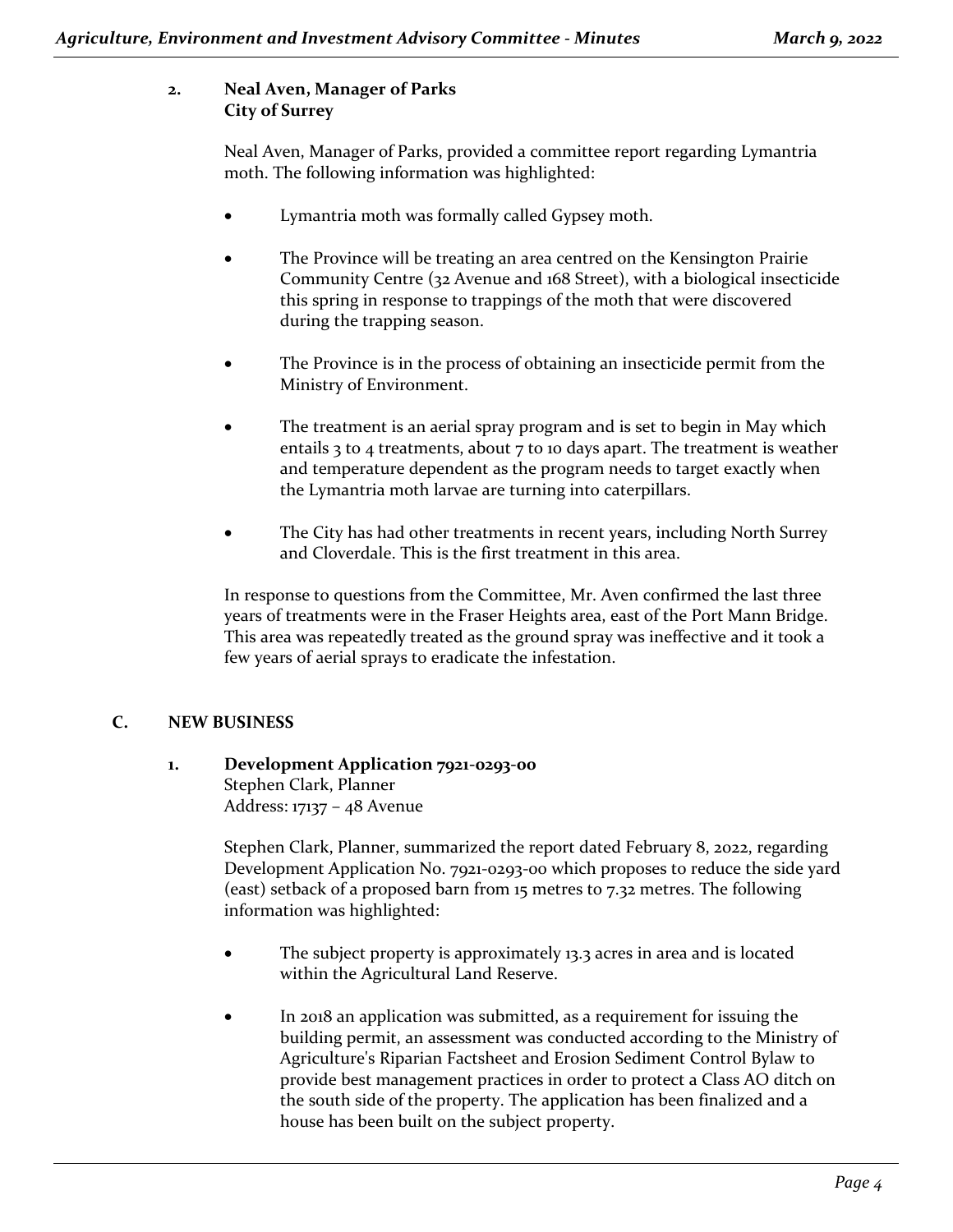- There is a stop work order on the property as a result of an unpermitted driveway on the east side of the property.
- The site must be remediated prior to issuance of any building permit on the property. The applicant has been working with the Engineering Department to remediate the site. The Engineering Department has indicated that the applicants are on track to complete the required remediation and are satisfied with the work that has been completed to date.
- The proposed setback variance allows the applicant to construct an adequately sized barn for their operations. A Green Infrastructure Network (GIN) corridor runs along the western side of the property, and existing blueberry farmland is located to the north, restricting barn construction to the eastern portion of the property.
- There is a is septic field on the subject site in between the house and the proposed barn, due to the space constraints it has resulted in the requirement for the proposed 7.32 metre setback. The site constraints, including the existing home and the GIN Corridor, help to minimize the impact on the farmland. Planning is supportive of this variance.
- The proposed barn will be used for storing produce during harvest, farm machinery storage, chemical and fertilizer storage and be used for workers' lunch and restroom area.
- The productive farming area is approximately 9 acres.

In response to questions from the Committee, Mr. Clark provided the following information:

- The GIN corridor is on private property, however, there is a municipal right-of-way.
- Staff confirmed the applicant is building a barn, there is no dwelling.
- The GIN corridor is on the west side of the property and as the driveway is on the east side of the property, there will be no impact to the GIN corridor.
- Restoration works along the GIN corridor may not be possible as there is limited space between the existing house and the corridor and Staff would like to maintain the setback distance.
- The barn was established prior to the establishment of the GIN corridor.

The Committee suggested the applicant utilize the area behind the existing barn and beside the GIN corridor as a productive farming area to avoid truck parking from occurring.